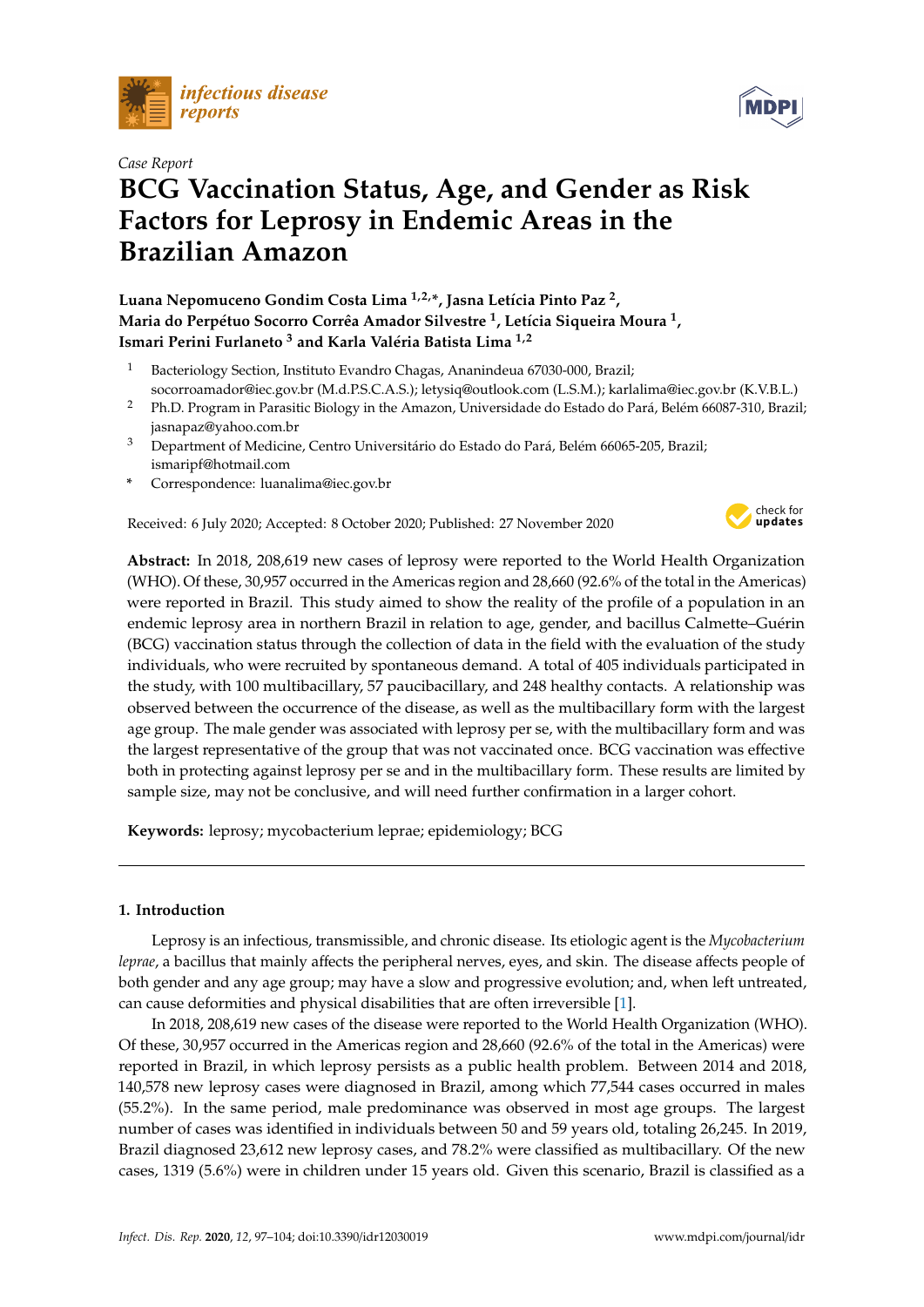country with a high burden for the disease, ranking second in the list of countries with the highest number of cases in the world, behind only India [\[2–](#page-5-1)[4\]](#page-5-2).

In 1991, the Brazilian Ministry of Health officially recommended that home contacts of leprosy patients be revaccinated with BCG (bacillus Calmette–Guérin) to increase the effectiveness of the first dose administered to newborns as a prophylactic vaccine for tuberculosis. The justification for using BCG as a leprosy vaccine rests on the knowledge that *M. leprosy* and *M. bovis* (BCG) share many antigens with a high degree of homology. Contacts without a BCG scar or with just one are vaccinated, and with two scars they are not vaccinated. Currently there are still doubts as to whether BCG protects from leprosy [\[5–](#page-5-3)[7\]](#page-5-4).

Currently, the fight against leprosy is a priority for the Ministry of Health of Brazil, and the epidemiological knowledge of the disease in the region and the vaccination status of individuals with BCG is an important tool to outline action strategies for the early detection of cases in order to prevent physical disabilities and promote a break in the transmission chain. Thus, this study aimed to show the reality of the profile of a population in an endemic leprosy area in northern Brazil in relation to age, gender, and BCG vaccination status through the collection of data in the field with the evaluation of the study individuals, who were recruited by spontaneous demand.

## **2. Methodology**

## *2.1. Sampling and Data Collection*

The study included individuals from four leprosy endemic municipalities in the State of Pará in northern Brazil: Rondom do Pará, Curianópolis, Goianésia, and Redenção. The participants were divided into two groups of patients and contacts, and recruitment was carried out on spontaneous demand at the municipal health centers.

The group of patients was composed of individuals with a clinical diagnosis of leprosy, undergoing treatment from three months to five months, who at the time of diagnosis were classified according to the Ministry of Health of Brazil into paucibacillary (PB) or multibacillary (MB) [\[2,](#page-5-1)[8\]](#page-5-5). The contact group consisted of individuals who lived with leprosy patients and did not have clinical symptoms of leprosy. Thus, 405 individuals participated in the study, with 100 multibacillary, 57 paucibacillary, and 248 healthy contacts.

Data on age, gender, and BCG vaccination were collected using the participants' identity document and vaccination card.

All the participants provided written informed consent and the study was approved by the municipal health authorities and the Research Ethics Committee of the Evandro Chagas Institute (Ministry of Health) (CAAE 48723115.1.0000.0019).

#### *2.2. Statistic*

The proportions observed within each studied group were analyzed with the aid of GraphPad Prism version 8.00 (https://[www.graphpad.com](https://www.graphpad.com/scientific-software/prism/)/scientific-software/prism/), using the G, Chi-square, and Fisher's Exact tests to verify the association between variables displayed in a  $2 \times 2$  table. The Odds Ratio association measure was used to assess the association between exposure and outcomes of interest. Values of  $p \leq 0.05$  were considered significant.

#### **3. Results**

Regarding the age group, there was a significantly higher frequency of individuals aged 32 years or older among patients and individuals aged up to 31 years between contacts (*p* < 0.0001). In addition, all age groups from 16 years of age were associated with greater chances of developing leprosy compared to children and adolescents aged 0 to 15 years (Table [1\)](#page-2-0).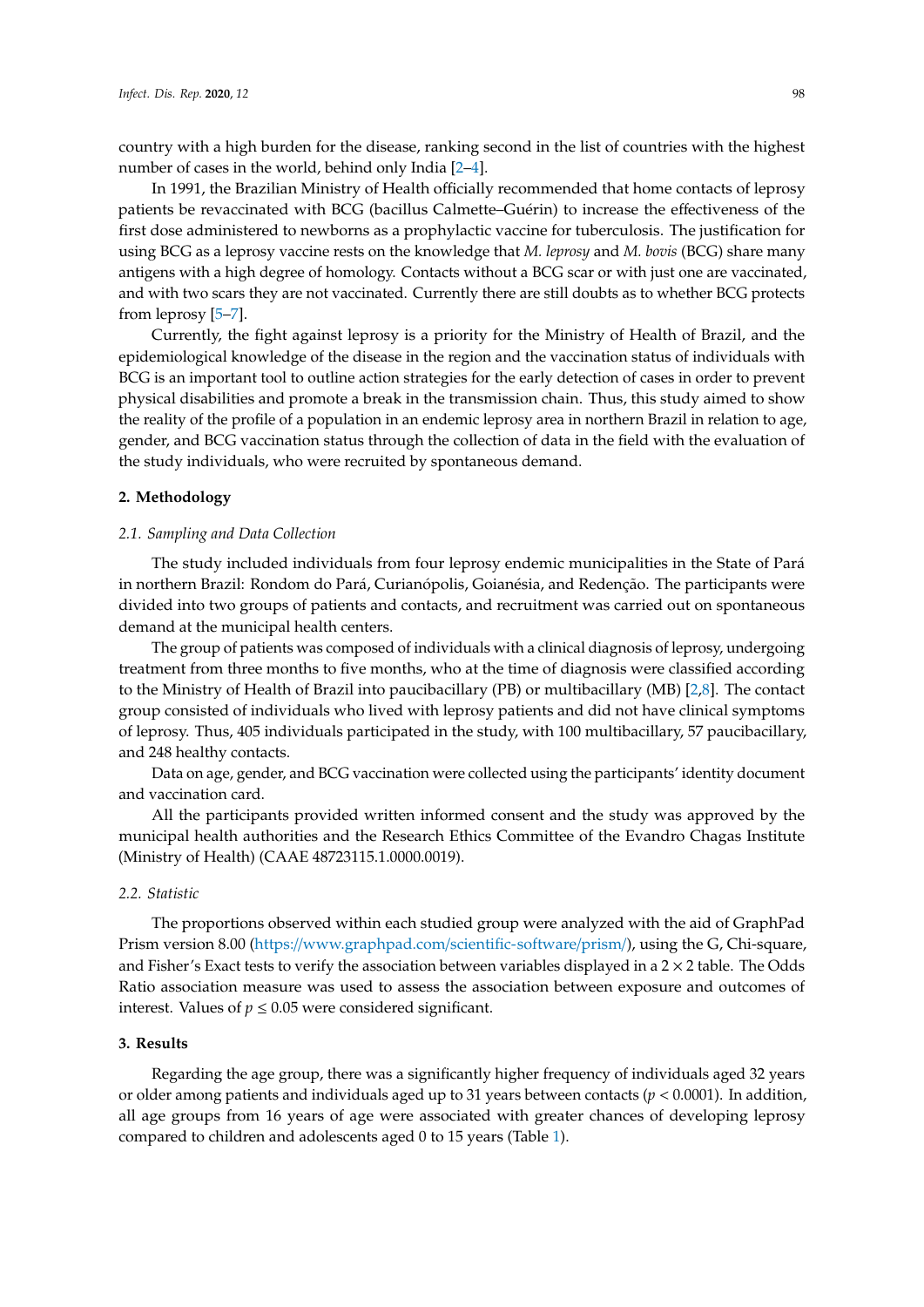|            | Patient      | Contacts      | OR (IC 95%) *             | $p$ -Value              | MB            | PB           | OR (IC 95%) *              | $p$ -Value ** |
|------------|--------------|---------------|---------------------------|-------------------------|---------------|--------------|----------------------------|---------------|
| Age group  |              |               |                           |                         |               |              |                            |               |
| $0 - 15$   | $6(3.8\%)$   | 52 $(21.0\%)$ | $1(-)$                    |                         | $3(3.0\%)$    | $3(5.3\%)$   | $1(-)$                     |               |
| $16 - 31$  | $19(12.1\%)$ | $57(23.0\%)$  | $2.889(1.070 - 7.631)^+$  | $< 0.0001$ <sup>+</sup> | $10(10.0\%)$  | $9(15.8\%)$  | 1.111 (0.214-5.726)        | $0.0210 +$    |
| $32 - 46$  | $62(39.5\%)$ | 70 (28.2%)    | $7.676(3.244 - 17.980)^+$ |                         | 33 (33.0%)    | 29 (50.9%)   | 1.138 (0.249-5.164)        |               |
| >46        | 70 (44.6%)   | $69(27.8\%)$  | $8.792(3.514 - 20.480)^+$ |                         | 54 (54.0%)    | $16(28.0\%)$ | 3.375 (0.718-15.280)       |               |
| Total      | 157 (100%)   | 248 (100%)    |                           |                         | 100 (100%)    | 57 (100%)    |                            |               |
| Gender     |              |               |                           |                         |               |              |                            |               |
| Female     | 77 (49.0%)   | $165(66.5\%)$ | $1(-)$                    | $0.0006 +$              | 42 $(42.0\%)$ | $35(61.4\%)$ | $1(-)$                     | $0.0212 +$    |
| Male       | 80 (51.0%)   | 83 (33.5%)    | $2.065(1.369 - 3.073^+)$  |                         | 58 (58.0%)    | $22(38.6\%)$ | $2.197(1.121 - 4.245)^+$   |               |
| Total      | 157          | 248           |                           |                         | 100           | 57           |                            |               |
| <b>BCG</b> |              |               |                           |                         |               |              |                            |               |
| $\bf{0}$   | 68 (43.9%)   | 41 $(16.7\%)$ | $8.431(4.016-17.260)^+$   |                         | 51 (52.0%)    | $17(29.8\%)$ | 4.200 $(1.180 - 13.740)^+$ |               |
|            | 75 (48.4%)   | 144 (58.5%)   | $2.648(1.345 - 5.052^+)$  | $< 0.0001$ <sup>+</sup> | 42 (42.9%)    | 33 (57.9%)   | $1.782(0.538 - 5.519)$     | $0.0183 +$    |
| $\geq$ 2   | $12(7.7\%)$  | $61(24.8\%)$  | $1(-)$                    |                         | $5(5.1\%)$    | $7(12.3\%)$  | $1(-)$                     |               |
| Total      | 155          | 246           |                           |                         | 98            | 57           |                            |               |

**Table 1.** Characterization of groups regarding age, gender, and doses of BCG vaccine.

<span id="page-2-0"></span>MB: multibacillary. PB: paucibacillary. BCG: dose of bacillus Calmette–Guérin vaccine. \* Odds Ratio, with a 95% confidence interval. \*\* Chi-square or G-test of independence (Chi-square residue analysis), as needed. † Statistically significant.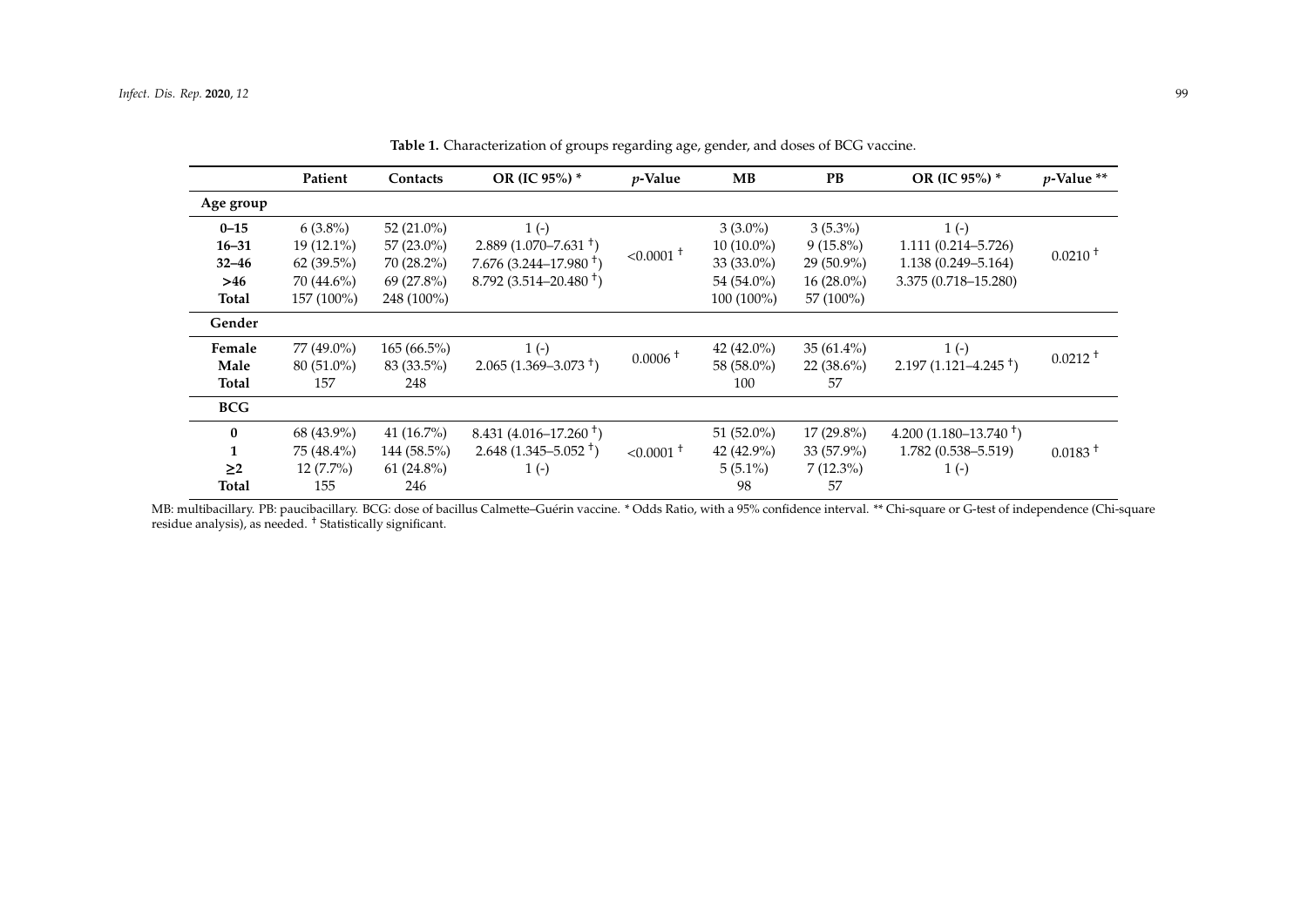Considering only the patients, there was a significantly higher frequency of individuals aged over 46 years among the MB, and, among the PB, there was a predominance of individuals aged between 32 and 46 years (54.0% and 50.9%, respectively, *p* = 0.0210). The chance of presenting as MB or PB in the 0 to 15, 16 to 31, and 32 to 46 age groups was statistically similar, and being over 46 years old increased the chance of presenting the MB form three times (OR =  $3.375$ ;  $95\%$  CI =  $0.718-15.280$ ) (Table [1\)](#page-2-0).

With regard to gender, more women were observed between contacts and more men among patients (66.5% and 51.0%, respectively,  $p = 0.0006$ ; Table [1\)](#page-2-0), and being male was associated with doubling the chance of presenting leprosy (OR = 2.065; 95% CI = 1.369–3.073). Considering the disease classification, there was a higher frequency of male patients among MB (58.0%, *p* = 0.0212), and it was observed that male gender was related to an increase of approximately 2.1 times in the chance of manifesting the MB form of leprosy (OR = 2.197; 95% CI = 0.121–4.245).

With regard to the total doses of BCG vaccine received, there was a significantly higher frequency of contacts among those who received one dose of the vaccine and a higher frequency of patients among those who were never vaccinated (58.5% and 43.9%, respectively,  $p < 0.0001$ ; Table [1\)](#page-2-0). Among MB patients, there was a higher proportion of individuals who had never received BCG (52.0%) when compared to PB ( $p = 0.0183$ ; Table [1\)](#page-2-0).

Individuals who received one or no dose of the vaccine were significantly more likely to develop leprosy when compared to those who received two or more doses, and the group that did not receive any dose of the vaccine had an 8.4-fold increased chance (OR= 8.431, 95% CI= 4.016–17.260; Table [1\)](#page-2-0). Considering the chance of being multibacillary, this was significantly higher among patients who were never immunized with BGC when compared to the chance of this event status among those who took two or more doses ( $OR = 4.200$ ,  $95\% CI = 1.180-13.740$ ; Table [1\)](#page-2-0). Considering the gender and vaccination status of the participants, a significant association was found between the absence of immunization and the male sex and between the female sex and the receipt of two or more doses of BCG (*p* < 0.0001; Table [1\)](#page-2-0).

#### **4. Discussion**

The higher prevalence of individuals over 46 years of age in the patient group and an 8.7-times greater chance of developing the disease in that group ( $OR = 8.792$ ) corroborates with previous studies which show that it is common in Brazil that leprosy has its highest concentration rates among the older age groups [\[9\]](#page-6-0). The long bacillus incubation period, the lack of diagnosis, and/or a late diagnosis can be influencing factors on the high number of older people with the disease [\[10\]](#page-6-1).

Likewise, the multibacillary manifestation in this study stood out in individuals over 46 years old, in line with the research by Nobre et al. (2017), who sought to identify groups at higher risk for the multibacillary form of leprosy in Brazil, in which they describe that more than half of the Brazilian states have the highest numbers of multibacillaries as age increases. The authors associated this relationship of multibacillary activity with older age agrees with the hypothesis that leprosy transmission is decreasing and that these cases reflect a transmission that occurred a while ago and not recently, because *M. leprae* has a long incubation period [\[11\]](#page-6-2).

Silva et al. (2018) analyzed the new cases reported from a city in the state of Maranhão (northeast of Brazil) in the period between 2003 and 2015 and observed that most individuals aged between 50 and 59 years old (59.2%) and over 60 years (72.3%) were within the MB classification. The authors proposed as a possible explanation for the high number of sick people at older ages—in addition to the incubation period—the delay in diagnosing these patients, a factor that keeps them as active sources of infection transmission for long periods of time. This common delay in the diagnosis of leprosy in developing countries was observed in an epidemiological and clinical study with elderly people over 60 years of age in southern Brazil, in which almost 40% of the patients were at grade II disability, which is a classic late-diagnosis feature [\[12](#page-6-3)[,13\]](#page-6-4).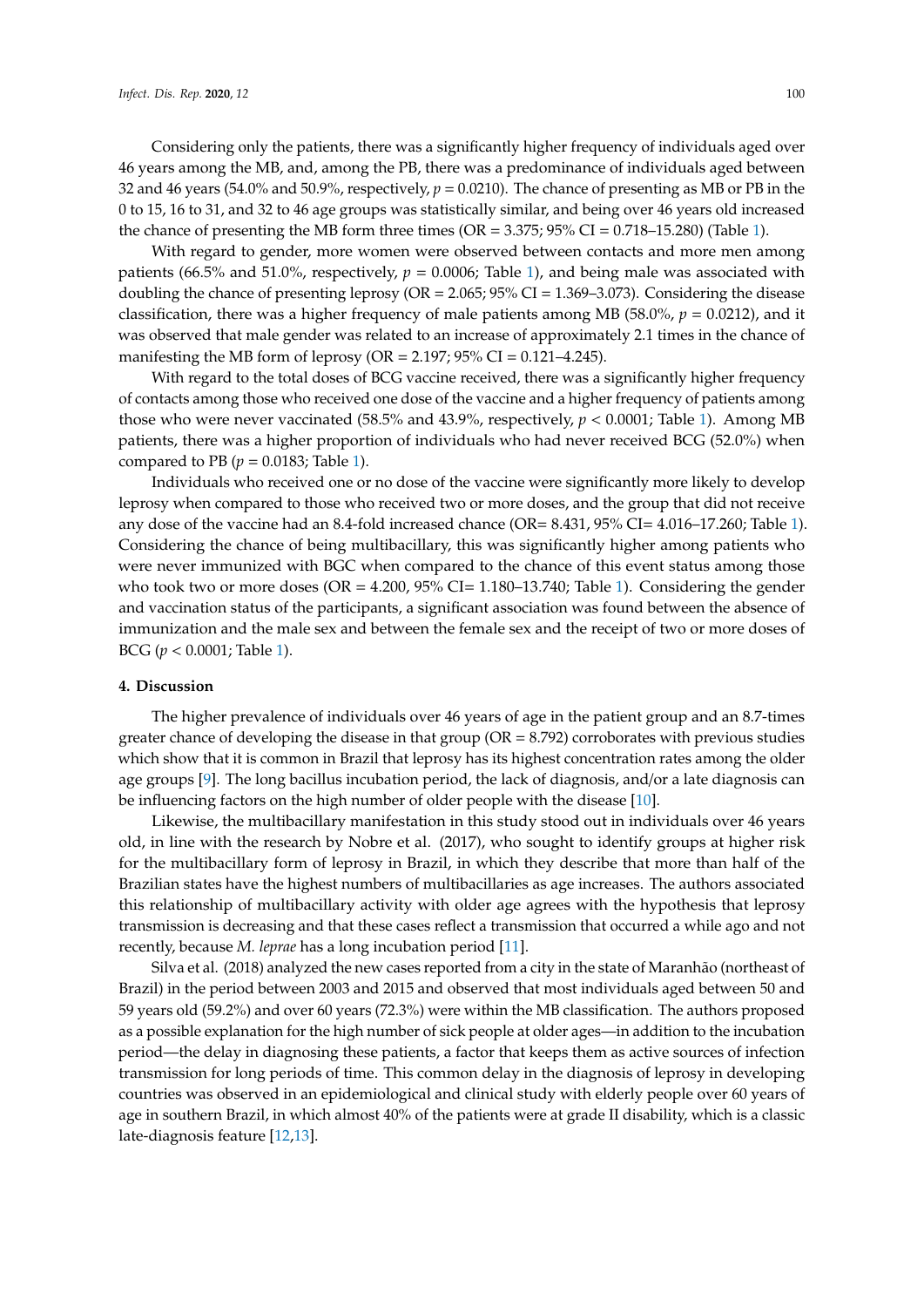In the population of the present study, the contact group was predominantly female, while in the patient group and the multibacillary group there was a male predominance ( $p < 0.05$ ). Likewise, the chances of developing the disease were two times greater for males (OR = 2.065), and the chances of developing the multibacillary form were two times greater for this gender (OR = 2.197). The relationship found by this research between the male sex and the occurrence of leprosy and, specifically, the development of the MB form of the disease has also been observed by research conducted in northeastern Brazil [\[9\]](#page-6-0). This relationship raises the social issues surrounding men's health, such as the image of virility and the incompatibility of the opening hours of health units with the free time of these individuals (after their work routine), but it may also be influenced by the physiological differences between men and women, because testosterone has immunosuppressive activity in both humoral and cellular responses, while estrogen stimulates the production of  $TNF\alpha$ , an important cytokine in the Th1 cellular response. Thus, men and women can be equally exposed to the bacillus, with a higher proportion of men among the cases due to men having some susceptibility to developing the disease after being infected [\[14–](#page-6-5)[17\]](#page-6-6).

Another explanation may be due to a greater exposure of men to the environment compared to women, since men are more engaged in professions that come into contact with soil, water, and animals. A study carried out in Brazil demonstrated that males had increased chances of having *M. leprae* DNA in the nose by 6.2 times, which may reflect a greater probability of sex in acquiring the disease [\[18\]](#page-6-7). In a cohort study by Bakker et al. (2006), it was shown that males are twice as likely to develop leprosy compared to women [\[19\]](#page-6-8).

Evidence suggests that BCG may have beneficial effects in the treatment of câncer (non-invasive bladder), autoimmune diseases (Type 1 diabetes, multiple sclerosis), and Alzheimer's disease. This probably occurs through heterologous immunity such as protection against undirected pathogens in addition to the targeted pathogen, the activation of heterologous lymphocytes, and innate immune memory. BCG heterologous immunity can be used to improve outcomes in vulnerable populations, particularly the very young and the elderly [\[20](#page-6-9)[–23\]](#page-6-10).

Thus, despite the non-specificity of the bacillus Calmette–Guérin (BCG) vaccine for *M. leprae*, it is approximately 50% effective in protecting against leprosy [\[5\]](#page-5-3). Brazil, together with Colombia, Peru, and Australia, makes up the list of a few countries that use the application of a second dose of BCG vaccine for the contacts of new cases of leprosy as a national prophylactic measure. Although not recommended by the World Health Organization (WHO), the application of this vaccination specifically for leprosy prophylaxis is recognized by the WHO for its significant contribution to the decline in the incidence of the disease [\[7](#page-5-4)[,24\]](#page-6-11). The BCG vaccine induces the activation of T-cell clones that recognize specific M. leprae epitopes, providing a protective effect against disease progression, including leading to negative PGL-I serological tests that were previously positive [\[6,](#page-5-6)[25\]](#page-6-12).

In the present study, 83.33% of the healthy household contacts of patients were vaccinated at least once. As for the patients, almost half did not receive any dose of the vaccine (Table [1\)](#page-2-0). The group of individuals who did not take any dose of the vaccine was 8.4 times more likely to develop leprosy  $(OR = 8.431)$ . Studies point out that the second BCG vaccination increases protection against the disease, reaching a 95% decrease risk in the relative risk with the application of the second dose [\[24](#page-6-11)[,26\]](#page-6-13). Among the patients participating in the present study, only 7.1% had received two doses of the vaccine.

In addition, observing the general vaccination situation of the individuals in the study, there is a divergence by gender. The greater number of female individuals vaccinated in relation to the male sex corroborates the idea that, in general, women are more willing to take care of their health than men [\[15\]](#page-6-14). A similar result was observed in a survey conducted in the southeast of Brazil, in which the percentage of men who did not receive doses of the vaccine was higher than the percentage of women [\[27\]](#page-7-0).

Thus, BCG vaccination seems to be an indispensable component of any program that aims to control or eradicate leprosy, because, despite important advances in the study of the molecular biology of *M. leprae*, specific vaccines against leprosy are still at an early stage initial development and evaluation. Although both BCG vaccination and treatment with the index case reduce the risk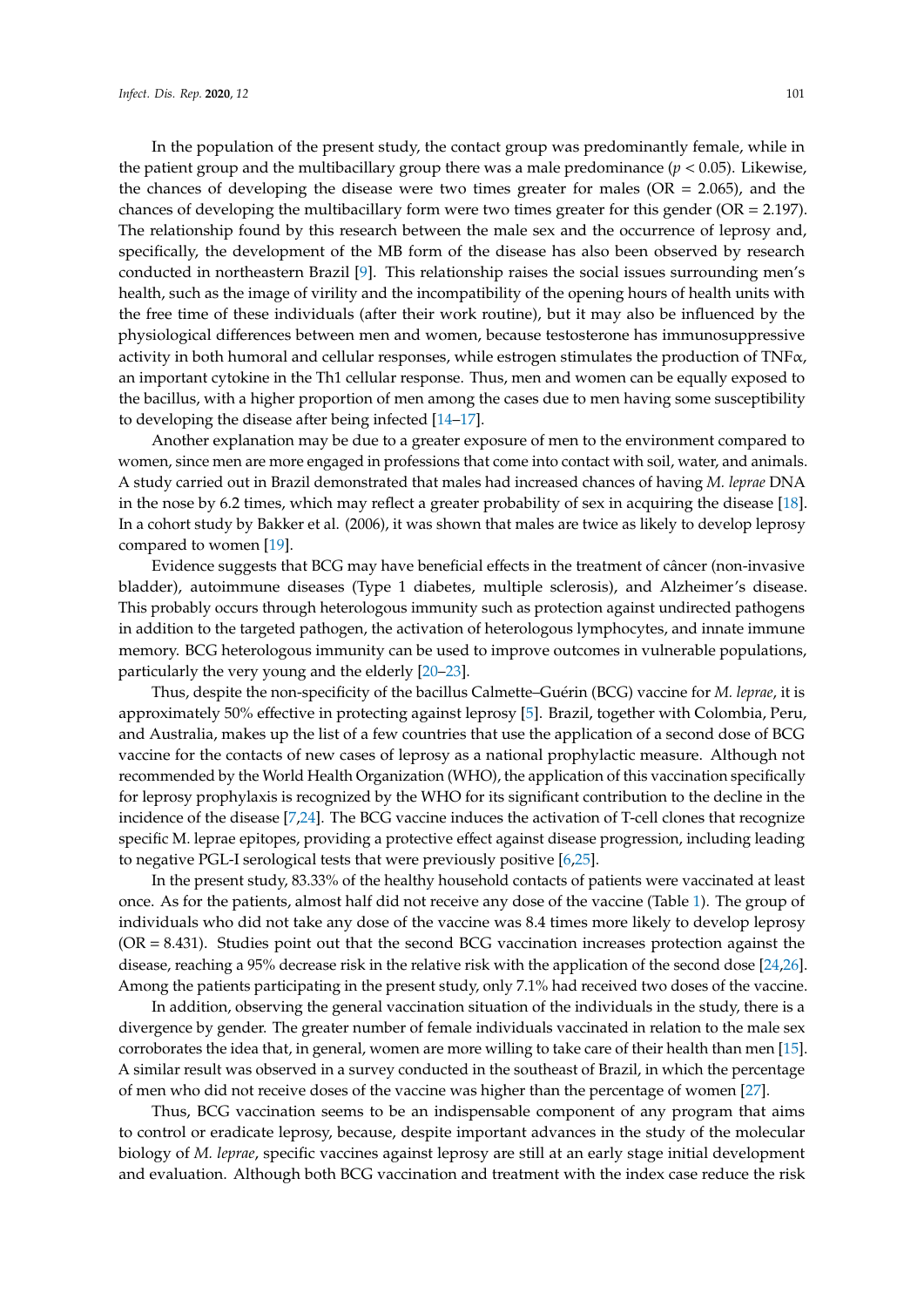of contacts contracting leprosy, the changes in the immune response induced by these two measures, which could explain the resulting protective effect, still need to be investigated in detail. Thus, in view of the complex current difficulties encountered in eradicating this disease, we continue to need urgent measures to reveal the hidden side of the leprosy "epidemiological iceberg" in order to reduce its morbidity and the physical disabilities resulting from this disease.

## **5. Ethics Approval and Consent to Participate**

All the participants provided written informed consent, and the study was approved by the municipal health authorities and the Research Ethics Committee of the Instituto evandro chagas (Ministry of Health of Brazil) with the committee reference number 48723115.1.0000.0019.

#### **6. Conclusions**

A relationship was observed between the occurrence of the disease and the multibacillary form and the largest age group. The male gender was associated with leprosy per se and with the multibacillary form and was the largest representative of the group that was not vaccinated once. BCG vaccination was effective both in protecting against leprosy per se and the multibacillary form. These results are limited by sample size, may not be conclusive, and will need further confirmation in a larger cohort.

**Author Contributions:** Conceptualization, L.N.G.C.L. and J.L.P.P.; methodology, L.N.G.C.L., L.S.M. and M.d.P.S.C.A.S.; software, I.P.F.; validation, K.V.B.L. and L.N.G.C.L.; formal analysis, I.P.F.; investigation, L.S.M. and M.d.P.S.C.A.S.; resources, K.V.B.L.; data curation, M.d.P.S.C.A.S.; writing—original draft preparation, L.N.G.C.L. and J.L.P.P.; writing—review and editing, K.V.B.L.; project administration L.N.G.C.L.; funding acquisition, K.V.B.L. All authors have read and agreed to the published version of the manuscript.

**Funding:** This research received no external funding.

**Conflicts of Interest:** The authors declare no conflict of interest.

# **References**

- <span id="page-5-0"></span>1. Dos Santos, E.C.; Machado, R.L.D.; Paz, J.L.; Silvestre, M.d.P.S.C.A.; Lima, K.V.B.; Lima, L.N.G.C. Study of TNF- $\alpha$ , IFN- $\gamma$ , TGF- $\beta$ , IL-6, and IL-10 gene polymorphism in individuals from the leprosy endemic area in the Brazilian Amazon. *Meta Gene* **2020**, *25*, 100740. [\[CrossRef\]](http://dx.doi.org/10.1016/j.mgene.2020.100740)
- <span id="page-5-1"></span>2. Ministério da Saúde Secretaria de Vigilância em Saúde. *Boletim Epidemiológico*; Ministério da Saúde: Brasília, Brazil, 2020.
- 3. Paredes, C.F.; Sanchez, G.M.D.O.; White, C. Global Leprosy Status in 2020: Still Losing Touch. *Ann. Acad. Med. Singapore* **2020**, *49*, 1–2. [\[CrossRef\]](http://dx.doi.org/10.47102/annals-acadmedsg.2019252)
- <span id="page-5-2"></span>4. Schaub, R.; Avanzi, C.; Singh, P.; Paniz-Mondolfi, A.; Cardona-Castro, N.; Legua, P.; Crespo, L.; Sewpersad, K.; Dávila, J.J.; Barreto, J.; et al. Leprosy Transmission in Amazonian Countries: Current Status and Future Trends. *Curr. Trop. Med. Rep.* **2020**, *7*, 79–91. [\[CrossRef\]](http://dx.doi.org/10.1007/s40475-020-00206-1)
- <span id="page-5-3"></span>5. Düppre, N.C.; Camacho, L.A.B.; da Cunha, S.S.; Struchiner, C.J.; Sales, A.M.; Nery, J.A.C.; Sarno, E.N. Effectiveness of BCG vaccination among leprosy contacts: A cohort study. *Trans. R. Soc. Trop. Med. Hyg.* **2008**, *102*, 631–638. [\[CrossRef\]](http://dx.doi.org/10.1016/j.trstmh.2008.04.015) [\[PubMed\]](http://www.ncbi.nlm.nih.gov/pubmed/18514242)
- <span id="page-5-6"></span>6. de Carvalho, F.M.; Rodrigues, L.S.; Duppre, N.C.; Alvim, I.M.P.; Ribeiro-Alves, M.; Pinheiro, R.O.; Sarno, E.N.; Pessolani, M.C.V.; Pereira, G.M.B. Interruption of persistent exposure to leprosy combined or not with recent BCG vaccination enhances the response to Mycobacterium leprae specific antigens. *PLoS Negl. Trop. Dis.* **2017**, *11*, e0005560. [\[CrossRef\]](http://dx.doi.org/10.1371/journal.pntd.0005560)
- <span id="page-5-4"></span>7. WHO/UNICEF. *Report on Bcg Vaccine Use for Protection against Mycobacterial Infections including Tuberculosis, Leprosy, and Other Nontuberculous Mycobacteria (Ntm) Infections*; WHO: Geneva, Switzerland, 2017; pp. 1–77.
- <span id="page-5-5"></span>8. Silvestre, M.d.P.S.A.; de Lima, M.F.; Pereira, A.G.P.; Bernardo, A.R.; Diniz, R.L.; Ribeiro, P.P.F.; da Silva, E.D.; Lima, L.N.G.C. Sensitivity of a Rapid Mix Test with Combined Synthetic Antigens Derived from Mycobacterium Leprae PGL-1 for Diagnosis and Surveillance of Leprosy. *Open J. Immunol.* **2020**, *10*, 1–9. [\[CrossRef\]](http://dx.doi.org/10.4236/oji.2020.101001)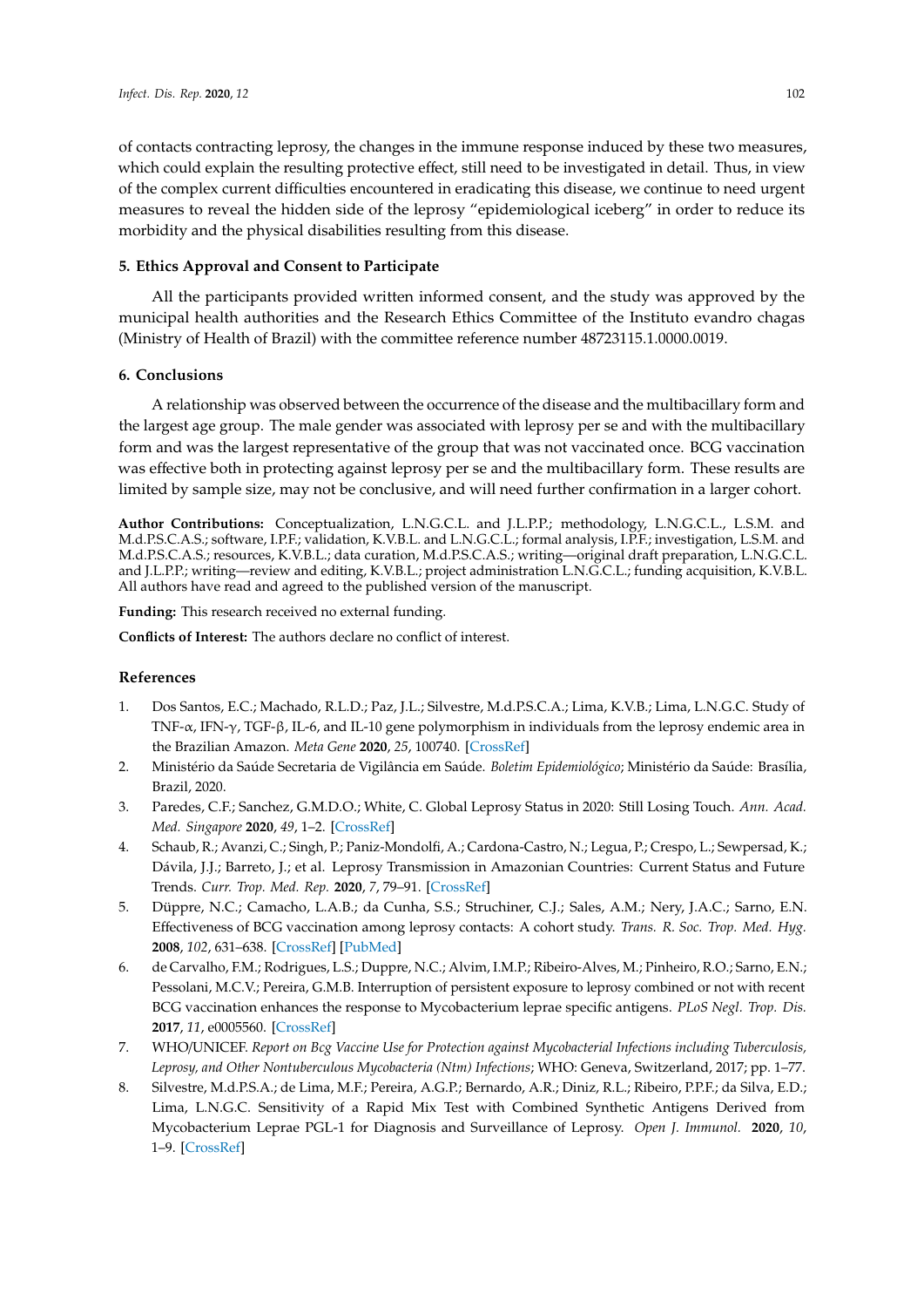- <span id="page-6-0"></span>9. Serra, M.O.; Santos, C.d.S.; Neto, P.M.L.; Oliveira, K.G.Z.; de Oliveira, F.J.F.; Gordon, A.S.d.A.; Matos, D.P.; Lima, R.J.C.P.; Bezerra, J.M.; Dias, I.C.C.M.; et al. Factors Associated with Multibacillary Leprosy in a Priority Region for Disease Control in Northeastern Brazil: A Retrospective Observational Study. *J. Trop. Med.* **2019**, *2019*, 5738924. [\[CrossRef\]](http://dx.doi.org/10.1155/2019/5738924)
- <span id="page-6-1"></span>10. Shumet, T.; Demissie, M.; Bekele, Y. Prevalence of Disability and Associated Factors among Registered Leprosy Patients in All Africa Tb and Leprosy Rehabilitation and Training Centre (ALERT), Addis Ababa, Ethiopia. *Ethiop. J. Health Sci.* **2015**, *25*, 313–320. [\[CrossRef\]](http://dx.doi.org/10.4314/ejhs.v25i4.4)
- <span id="page-6-2"></span>11. Nobre, M.L.; Illarramendi, X.; Dupnik, K.M.; Hacker, M.d.A.; Nery, J.A.d.C.; Jerônimo, S.M.B.; Sarno, E.N. Multibacillary leprosy by population groups in Brazil: Lessons from an observational study. *PLoS Negl. Trop. Dis.* **2017**, *11*, e0005364. [\[CrossRef\]](http://dx.doi.org/10.1371/journal.pntd.0005364)
- <span id="page-6-3"></span>12. Diniz, L.M.; Maciel, L.B. Leprosy: Clinical and epidemiological study in patients above 60 years in Espírito Santo State-Brazil. *An. Bras. Dermatol.* **2018**, *93*, 824–828. [\[CrossRef\]](http://dx.doi.org/10.1590/abd1806-4841.20187092)
- <span id="page-6-4"></span>13. Da Silva, A.R.; Neto, P.M.L.; dos Santos, L.H.; Lima, R.J.C.P.; Tauil, P.L.; Gonçalves, E.d.G.d.R. Factors associated with leprosy in a municipality of the Pre-Amazon region, state of Maranhão, Brazil. *Rev. Soc. Bras. Med. Trop.* **2018**, *51*, 789–794. [\[CrossRef\]](http://dx.doi.org/10.1590/0037-8682-0038-2018) [\[PubMed\]](http://www.ncbi.nlm.nih.gov/pubmed/30517532)
- <span id="page-6-5"></span>14. Guerra-Silveira, F.; Abad-Franch, F. Sex bias in infectious disease epidemiology: Patterns and processes. *PLoS ONE* **2013**, *8*, e62390. [\[CrossRef\]](http://dx.doi.org/10.1371/journal.pone.0062390) [\[PubMed\]](http://www.ncbi.nlm.nih.gov/pubmed/23638062)
- <span id="page-6-14"></span>15. Coelho, E.B.S.; Schwarz, E.; Bolsoni, C.C.; Conceição, T.B. *Política Nacional de Atenção Integral à Saúde do Homem*; UFSC: Florianópolis, Brazil, 2018; p. 2018.
- 16. Brunelleschi, S. Immune response and auto-immune diseases: Gender does matter and makes the diff erence. *Ital. J. Gender-Specif. Med.* **2016**, *2*, 5–14. Available online: http://[www.gendermedjournal.it](http://www.gendermedjournal.it/r.php?v=2288&a=24604&l=326744&f=allegati/02288_2016_01/fulltext/05-14_Brunelleschi.pdf)/r.php?v=2288& a=24604&l=326744&f=allegati/02288\_2016\_01/fulltext/[05-14\\_Brunelleschi.pdf](http://www.gendermedjournal.it/r.php?v=2288&a=24604&l=326744&f=allegati/02288_2016_01/fulltext/05-14_Brunelleschi.pdf) (accessed on 11 January 2020).
- <span id="page-6-6"></span>17. Mukhopadhyay, D.; Mukherjee, S.; Ghosh, S.; Roy, S.; Saha, B.; Das, N.K.; Chatterjee, M. A male preponderance in patients with Indian post kala-azar dermal leishmaniasis is associated with increased circulating levels of testosterone. *Int. J. Dermatol.* **2016**, *55*, e250–e255. [\[CrossRef\]](http://dx.doi.org/10.1111/ijd.13048)
- <span id="page-6-7"></span>18. Lima, L.N.G.C.; Frota, C.C.; Mota, R.M.S.; Almeida, R.L.F.; de Pontes, M.A.A.; de Gonçalves, H.S.; Rodrigues, L.C.; Kendall, C.; Kerr, L. Widespread nasal carriage of Mycobacterium leprae amonga healthy population in a hyperendemic region of northeastern Brazil. *Mem. Inst. Oswaldo Cruz* **2015**, *110*, 898. [\[CrossRef\]](http://dx.doi.org/10.1590/0074-02760150178)
- <span id="page-6-8"></span>19. Bakker, M.I.; Hatta, M.; Kwenang, A.; Van Mosseveld, P.; Faber, W.R.; Klatser, P.R.; Oskam, L. Risk factors for developing leprosy—A population-based cohort study in Indonesia. *Lepr. Rev.* **2006**, *77*, 48–61. [\[CrossRef\]](http://dx.doi.org/10.47276/lr.77.1.48)
- <span id="page-6-9"></span>20. Goodridge, H.S.; Ahmed, S.S.; Curtis, N.; Kollmann, T.R.; Levy, O.; Netea, M.G.; Pollard, A.J.; Van Crevel, R.; Wilson, C.B. Harnessing the beneficial heterologous effects of vaccination. *Nat. Rev. Immunol.* **2016**, *16*, 392–400. [\[CrossRef\]](http://dx.doi.org/10.1038/nri.2016.43)
- 21. Moss, J.T.; Kadmon, D. BCG and the treatment of superficial bladder cancer. *Ann. Pharmacother.* **1991**, *25*, 1355–1367. [\[CrossRef\]](http://dx.doi.org/10.1177/106002809102501215)
- 22. Ristori, G.; Faustman, D.; Matarese, G.; Romano, S.; Salvetti, M. Bridging the gap between vaccination with Bacille Calmette-Guérin (BCG) and immunological tolerance: The cases of type 1 diabetes and multiple sclerosis. *Curr. Opin. Immunol.* **2018**, *55*, 89–96. [\[CrossRef\]](http://dx.doi.org/10.1016/j.coi.2018.09.016)
- <span id="page-6-10"></span>23. Gofrit, O.N.; Klein, B.Y.; Cohen, I.R.; Ben-Hur, T.; Greenblatt, C.L.; Bercovier, H. Bacillus Calmette-Guérin (BCG) therapy lowers the incidence of Alzheimer's disease in bladder cancer patients. *PLoS ONE* **2019**, *14*, e0224433. [\[CrossRef\]](http://dx.doi.org/10.1371/journal.pone.0224433)
- <span id="page-6-11"></span>24. Gillini, L.; Cooreman, E.; Wood, T.; Pemmaraju, V.R.; Saunderson, P. Global practices in regard to implementation of preventive measures for leprosy. *PLoS Negl. Trop. Dis.* **2017**, *11*, e0005399. [\[CrossRef\]](http://dx.doi.org/10.1371/journal.pntd.0005399) [\[PubMed\]](http://www.ncbi.nlm.nih.gov/pubmed/28472183)
- <span id="page-6-12"></span>25. Limeira, O.M.; Gomes, C.M.; De Morais, O.O.; Cesetti, M.V.; Alvarez, R.R.A. Busca ativa por casos de hanseníase no centro-oeste do Brasil: Avaliação sorológica dos contatos domiciliares assintomáticos antes e após a profilaxia com Bacillus Calmette-Guérin. *Rev. Inst. Med. Trop. Sao Paulo* **2013**, *55*, 173–177. [\[CrossRef\]](http://dx.doi.org/10.1590/S0036-46652013000300006) [\[PubMed\]](http://www.ncbi.nlm.nih.gov/pubmed/23740009)
- <span id="page-6-13"></span>26. Araujo, S.; Rezende, M.M.F.; de Sousa, D.C.R.; Rosa, M.R.; dos Santos, D.C.; Goulart, L.R.; Goulart, I.M.B.; Araujo, S.; Rezende, M.M.F.; de Sousa, D.C.R.; et al. Risk-benefit assessment of Bacillus Calmette-Guérin vaccination, anti-phenolic glycolipid I serology, and Mitsuda test response: 10-year follow-up of household contacts of leprosy patients. *Rev. Soc. Bras. Med. Trop.* **2015**, *48*, 739–745. [\[CrossRef\]](http://dx.doi.org/10.1590/0037-8682-0245-2015) [\[PubMed\]](http://www.ncbi.nlm.nih.gov/pubmed/26676499)